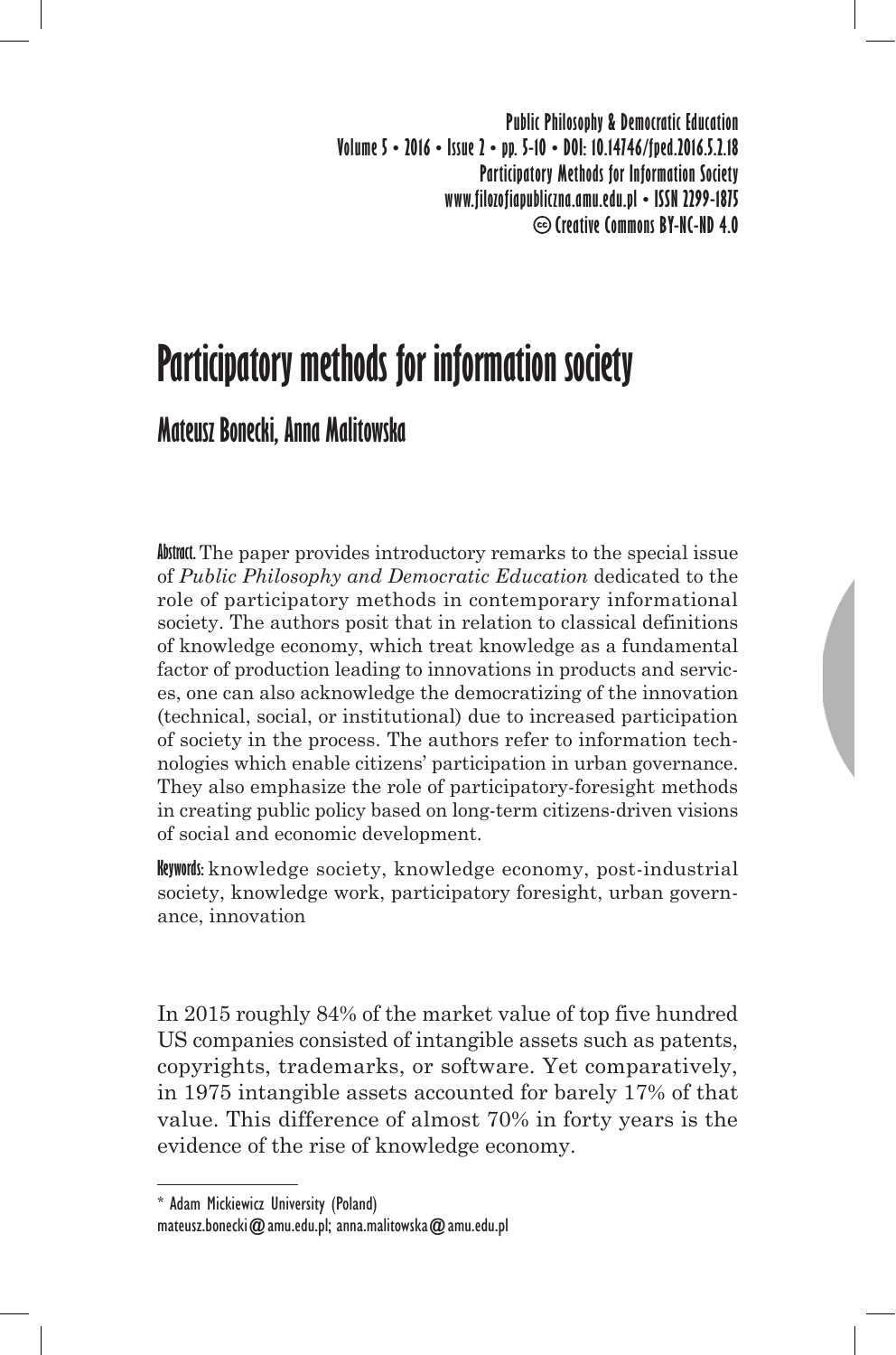#### **6 | Mateusz Bonecki, Anna Malitowska |**

In terms of economic theory, as proffered by Peter F. Drucker in his profound study *The Landmarks of Tomorrow* (1957), the above-mentioned state of affairs is explained with reference to the fact that various types of knowledge are "becoming the real *factors of production*; *land*, *labour* and *capital*, the three factors of production of traditional economics, are increasingly becoming merely limitations on the effectiveness of knowledge" (p. 62). In similar spirit Daniel Bell (1976) argues that the post-industrial society holds to services and information; society is informational when vast share of the workforce is involved in production of such intangible value. As stated by Jean-François Lyotard (1984), in the post-industrial age knowledge became the leading "force of production". The production in the era of "cognitive capitalism" is nothing but "knowledge work", a continuous process of application of knowledge acquired through formal education to develop and introduce new product and services to the market place (Drucker, 1993). The competitiveness of both industries and individuals depends on the access to networks, intellectual capital, and technology (Castells, 1996).

This special issue of *Public Philosophy and Democratic Education* tackles the question of the role of information exchange and knowledge creation in contemporary societies on technological, cognitive, social, and policy level. The paper put forward by Cătălin Mamali (*Homo Sapiens, Homo Faber and Homo Dictyous. Creatively united by computing science*) gives an insight into how the post-war developments of information technology eventuated in the rise of network society or, in other words, how computing science contributed to the development of a more efficient, creative and comprehensive connectivity due to which human as *zoon politikon* (social being) became *homo dictyous* (networking human). The capability to act within the social networks has been addressed from the perspective of cognitive science by Maciej Błaszak (*Cognitive dimensions of public space*) as well as investigated with regard to competencies essential for knowledge application and social participation, including social and digital skills, which remain the subject covered by Karolina Kowalewska (*Competency paradigm for educational practice. Fostering key competencies for socio-economic development*).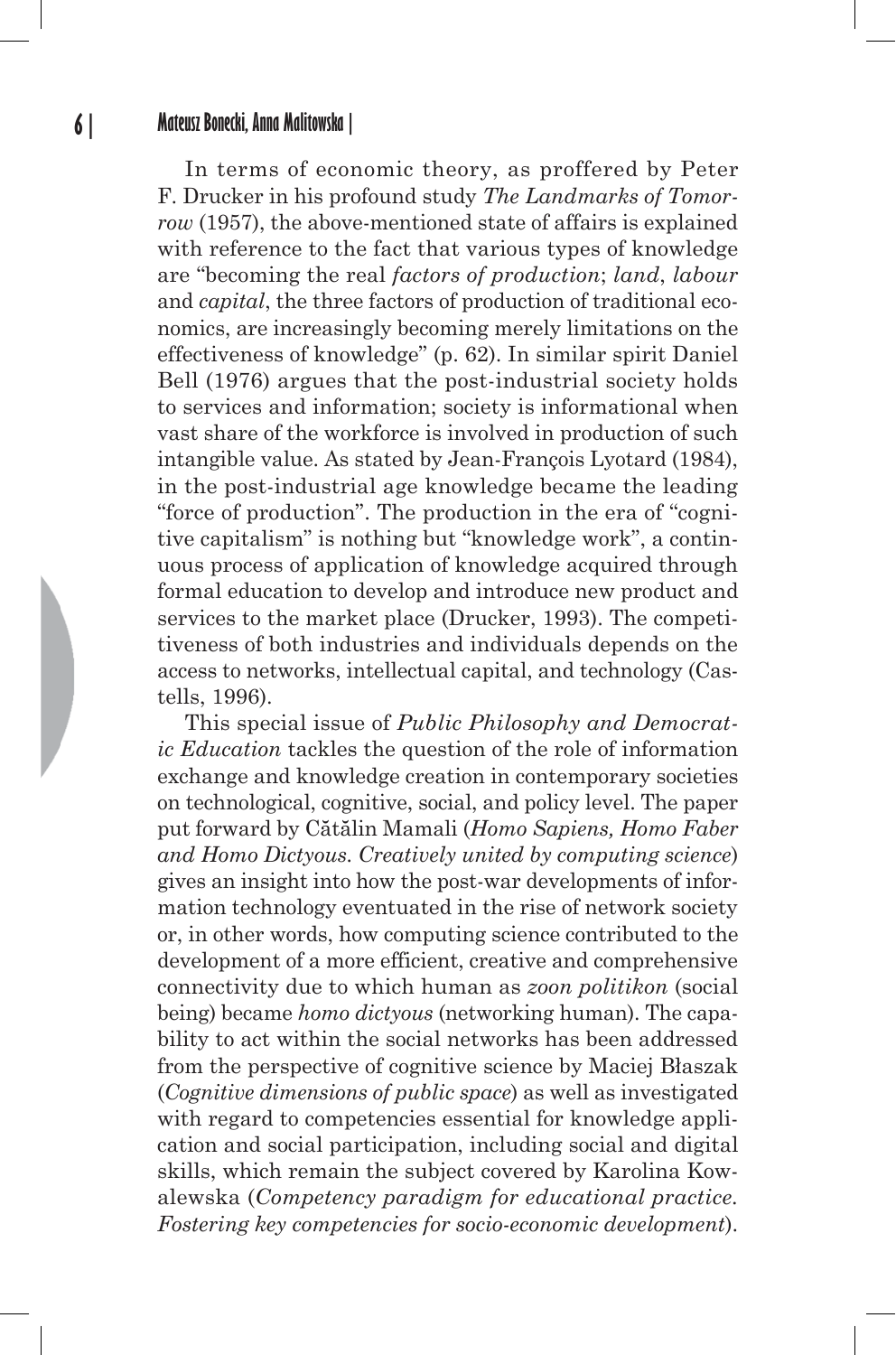Apart from the transformation of economic landscape, Lyotard (1984) believes, knowledge undergoes a process of commoditization and reaches social structures hitherto excluded from interactions with academia and expert cultures. In result, the foundations legitimizing social order erode. Nonetheless, the decline of Lyotardian "grand narratives" of modernity, weakening of authorities, and plurality of values do not leave postmodern societies in a meaningless void but challenges them with the burden of responsibility to participate in the democratic process. Mariusz Czepczyński (*Challenges of participatory-deliberative governance in the era of social media digitalisation*) reminds that the term "participatory democracy" has been coined precisely in the context of "responsibility", as developed by Arnold S. Kaufman (1960). Czepczyński shows further how contemporary information technologies, especially social media, pave the way for wide participation of citizens in urban governance, on the one hand, and threaten the reliability of democratic decision-process due to superficiality and anonymity of digital communities, on the other.

When post-modern, information age urban citizenship abandons top-down "government" scheme and aims for de-centralized, inclusive models of "governance", as Gudrun Haindlmaier argues (*Participation and urban policy-making in a network society – a theoretical outline on new urban governance*), the common exchange of information and indirect impacting on strategic decisions have their drawbacks and benefits. The eminent benefit is the possibility to embrace insights, experience, and knowledge of citizens and apply them within the process of learning. Citizens as end users of urban space do not only take part in decision-making process itself but also in the bottom-up policy development, as shown in the interesting case studies of participatory spatial planning project (Patrycja Grzyś, *The use of Geographic Information Systems in the participatory management of a big city. Case study of Gdynia*) or development of regional energy policies (Stefano Faberi, *Stakeholders' participation in regional energy planning processes. Case study from RES H/C SPREAD project*).

Nonetheless, in order to take advantage of the potential hidden in the collective knowledge of citizens and to ensure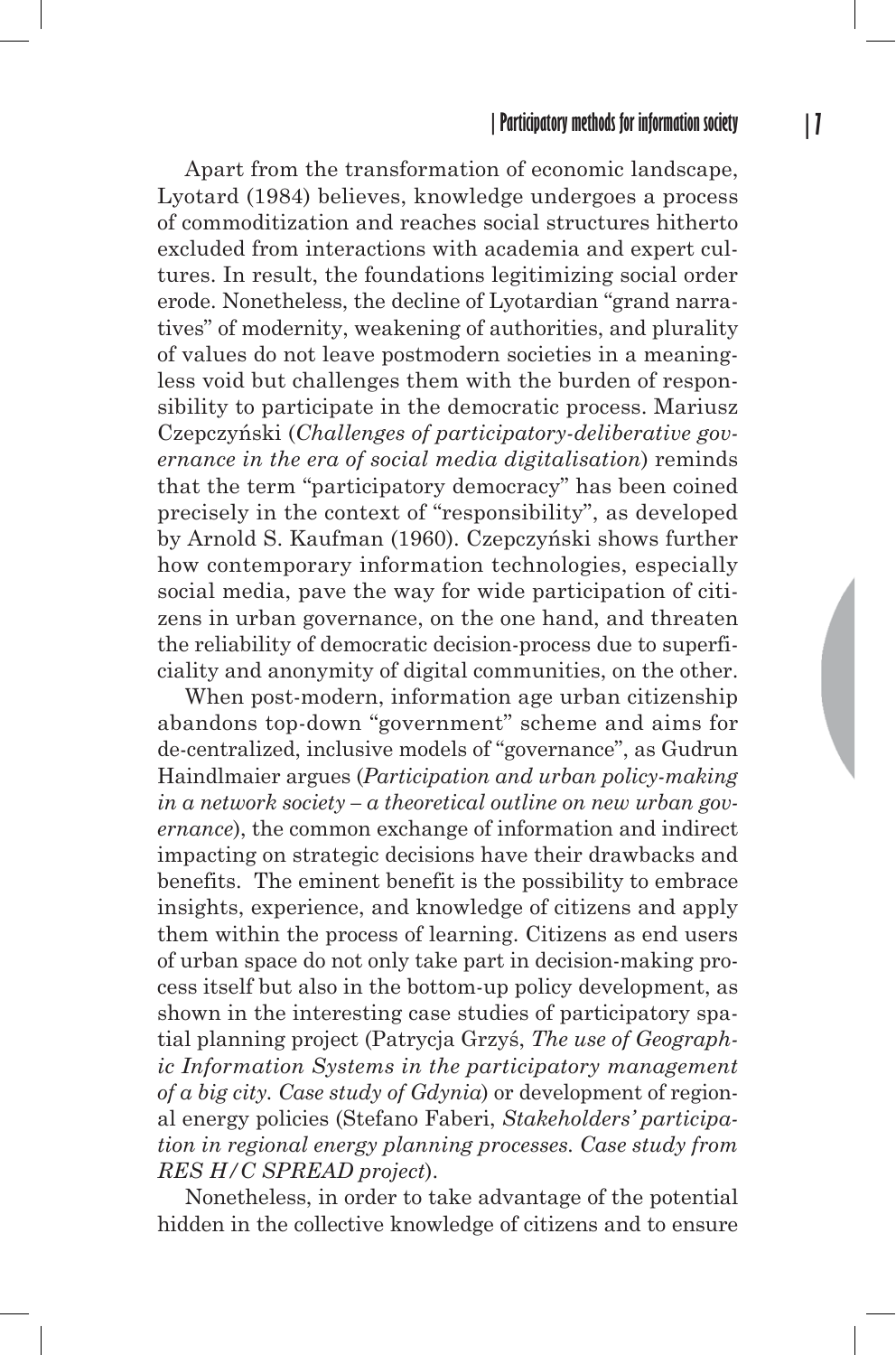#### **8 | Mateusz Bonecki, Anna Malitowska |**

balance between stakeholders' values and scientific expertise, contemporary research within social epistemology or knowledge management seek for model solutions for the responsible participatory management. It seems, therefore, that the challenge experienced by "information society" is the need for institutions, procedures, and *methods* that would help to coordinate and facilitate participatory process, i.e. combine different types of knowledge, find consensus between common sense and expertise, and release synergies of bottom-up and top-down approaches to governance and planning.

In the case of planning, since long-term future cannot be predicted, the only responsible action towards the future is *making it happen the right way*, using the best available knowledge and involving relevant stakeholders. In this context Doris Wilhelmer (*Society in need of transformation. Citizen-Foresight as a method to co-create urban future*) discusses "participatory citizen-foresight" method due to which citizens, experts, and civil servants can take part in mutual learning and jointly co-create urban reality. Nowadays, such forward-looking approach remains an essential measure in shaping European policies: the researchers from the Institute of Technology Assessment of Austrian Academy of Sciences, contributing to this volume, offer an insight into comprehensive frameworks and methodologies of participatory forward-looking and their practical applications. For example, Mahshid Sotoudeh and Niklas Gudowsky show how the CIVISTI method helps to streamline a multi-perspective citizens' demand and contributes to policy-making in the field of science, technology, and innovation (*CIVIS-TI – A forward-looking method based on citizens' visions*). As an extension of CIVISTI method, Niklas Gudowsky, Mahshid Sotoudeh, Ulrike Bechtold and Walter Peissl introduce the CIMULACT project in which a methodology for multi-actor consultations was proposed in order to outline the vision and identify the challenges for European and member states level research and innovation roadmaps (*Contributing to European vision of democratic education by engaging multiple actors in shaping responsible research agendas*).

 The implementation of participatory methods in urban governance, as well as participatory foresight applied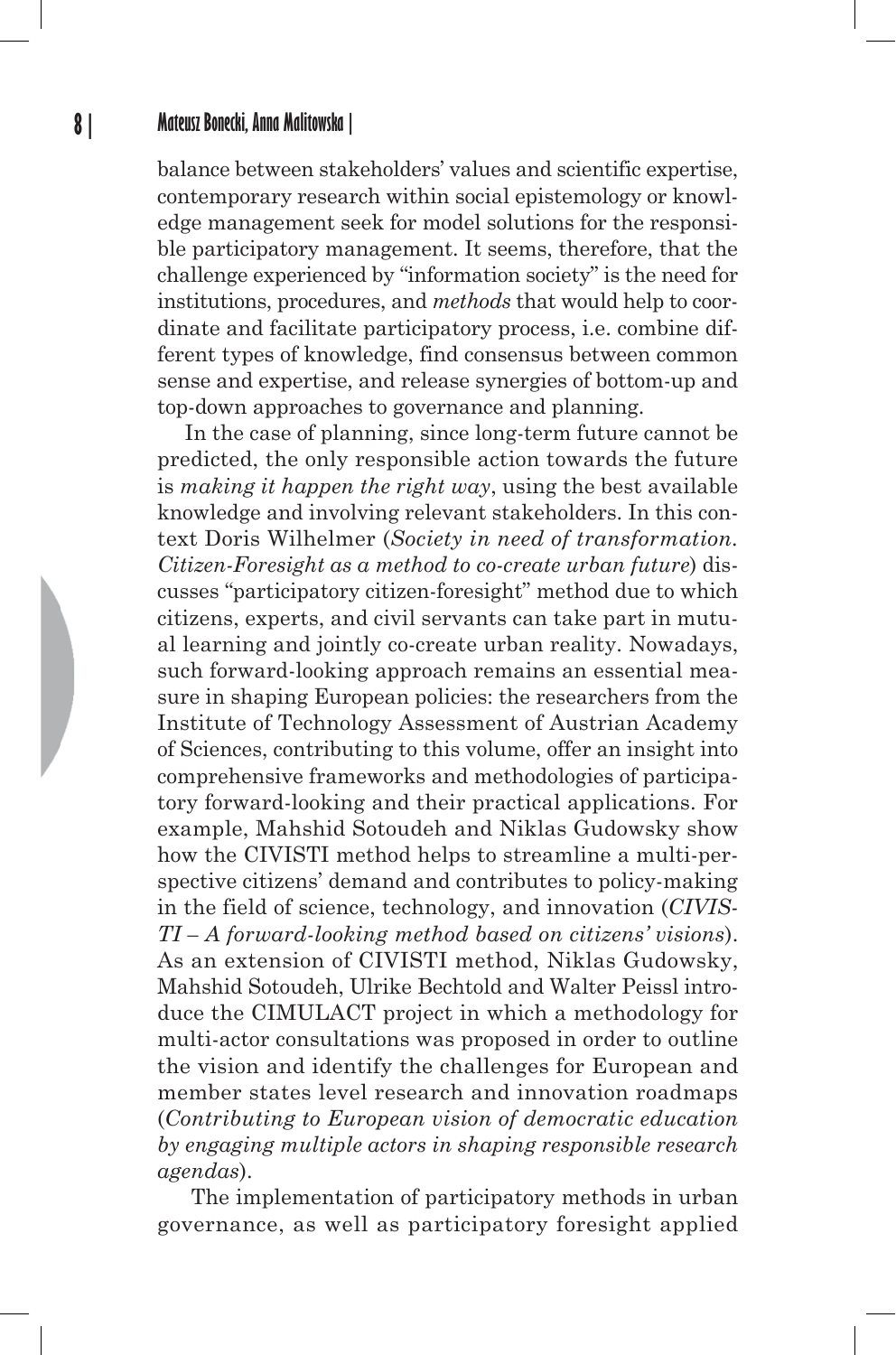to prepare public research agendas indicate that knowledge creation process is not only the economic driver but the very foundation of social structure. Hence, contemporary understanding of knowledge and information society, goes far beyond Drucker's "knowledge economy" and Bell's "informational society" where professionals, experts, and academics blessed the laymen with knowledge and innovations. Today, it is more accurate to speak of "democratizing of the innovation" (Von Hippel, 2005), where a broad spectrum of stakeholders engages in the process of creating technological, social, or institutional innovations; this contributes to more complete but, at the same time, more complex image of the systems in which innovations are developed as put forward by Mateusz Bonecki (*Open innovation model within public research and innovation programmes*). Nonaka and Takeuchi (1995), while stating that "everyone is a knowledge worker", allude to the fact that the role of the knowledge worker is not fulfilled by a group of specialists working in hermetic R&D departments but by all workers of innovative organization, whose joint and orchestrated effort concurs to knowledge-driven success of the company (Nonaka & Takeuchi, 1995). On the level of social systems as such, by virtue of the more common participatory methods, the sentence "everyone is a knowledge worker" expresses inclusive and democratic claim that relevant collective knowledge should be heard, processed, understood and applied within and infinite-iterative process of urban, regional, national and, eventually, also civilizational learning.

### **Acknowledgement**

Editors of this volume, Mateusz Bonecki and Anna Malitowska, would like to express their gratitude to the independent research and technology centre PICTEC (Gdańsk, Poland) for the possibility to participate in RUGGEDISED project (Rotterdam, Umeå and Glasgow: Generating Exemplar Districts In Sustainable Energy Deployment), which is being carried out in the years 2016-2021 under European Union's Horizon 2020 research and innovation programme (grant agreement no. 731198). One of the objectives